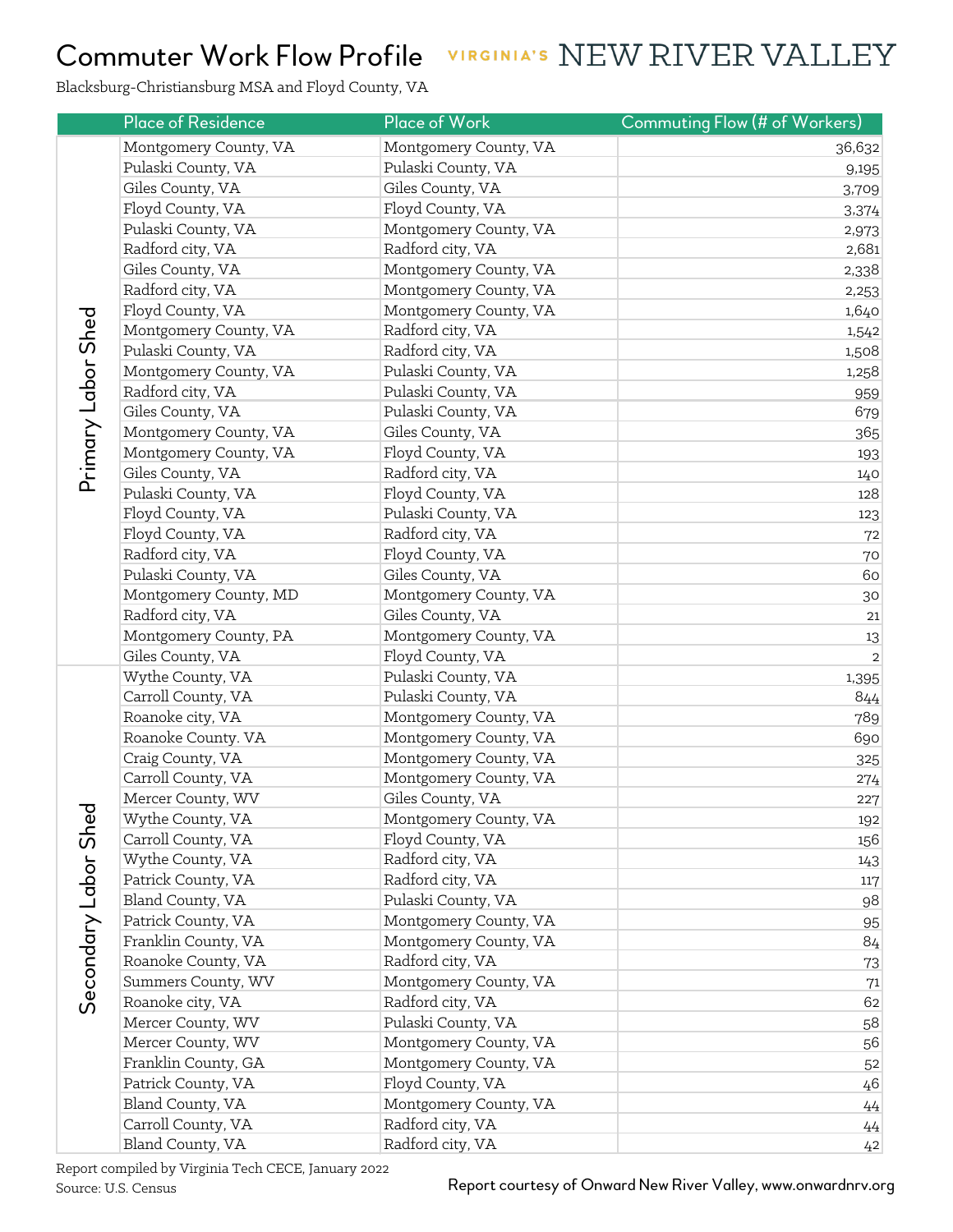## VIRGINIA'S NEW RIVER VALLEY Commuter Work Flow Profile

Blacksburg-Christiansburg MSA and Floyd County, VA

|                      | <b>Place of Residence</b> | Place of Work         | Commuting Flow (# of Workers) |
|----------------------|---------------------------|-----------------------|-------------------------------|
| Secondary Labor Shed | Roanoke County, VA        | Floyd County, VA      | 35                            |
|                      | Roanoke city, VA          | Giles County, VA      | 30                            |
|                      | Franklin County, VA       | Floyd County, VA      | 21                            |
|                      | Franklin County, VA       | Radford city, VA      | 19                            |
|                      | Craig County, VA          | Pulaski County, VA    | 18                            |
|                      | Roanoke County, VA        | Pulaski County, VA    | 18                            |
|                      | Roanoke city, VA          | Floyd County, VA      | 17                            |
|                      | Summers County, WV        | Giles County, VA      | 17                            |
|                      | Mercer County, NY         | Montgomery County, VA | 16                            |
|                      | Patrick County, VA        | Pulaski County, VA    | $14\,$                        |
|                      | Bland County, VA          | Giles County, VA      | $\,6$                         |
|                      | Summers County, WV        | Pulaski County, VA    | $\frac{1}{4}$                 |
|                      | Monroe County, WV         | Giles County, VA      | 877                           |
|                      | Salem city, VA            | Montgomery County, VA | 397                           |
|                      | Monroe County, WV         | Montgomery County, VA | 154                           |
|                      | Botetourt County, VA      | Montgomery County, VA | 129                           |
|                      | Fairfax County, VA        | Montgomery County, VA | 81                            |
|                      | Lexington city, VA        | Montgomery County, VA | 71                            |
|                      | Smyth County, VA          | Pulaski County, VA    | 68                            |
|                      | Grayson County, VA        | Pulaski County, VA    | 67                            |
|                      | Prince William County, VA | Montgomery County, VA | 66                            |
|                      | Monroe County, WV         | Pulaski County, VA    | 66                            |
|                      | Tazewell County, VA       | Montgomery County, VA | 64                            |
|                      | Galax city, VA            | Pulaski County, VA    | 55                            |
|                      | Chesterfield County, VA   | Radford city, VA      | 54                            |
|                      | Chesapeake city, VA       | Giles County, VA      | 47                            |
|                      | Lynchburg city, VA        | Montgomery County, VA | 45                            |
|                      | Galax city, VA            | Montgomery County, VA | 43                            |
|                      | Baltimore city, MD        | Montgomery County, VA | 42                            |
|                      | Pittsylvania County, VA   | Montgomery County, VA | 40                            |
| <b>Dther</b>         | Rockbridge County, VA     | Radford city, VA      | $40$                          |
|                      | Botetourt County, VA      | Radford city, VA      | 39                            |
|                      | Bedford County, VA        | Montgomery County, VA | 37                            |
|                      | Galax city, VA            | Floyd County, VA      | 36                            |
|                      | Newport News city, VA     | Giles County, VA      | 36                            |
|                      | Hampton city, VA          | Giles County, VA      | 33                            |
|                      | Brevard County, FL        | Montgomery County, VA | 33                            |
|                      | Salem city, VA            | Radford city, VA      | 33                            |
|                      | Surry County, NC          | Floyd County, VA      | 32                            |
|                      | Salem city, VA            | Floyd County, VA      | 31                            |
|                      | Alleghany County, VA      | Giles County, VA      | 31                            |
|                      | Appomattox County, VA     | Montgomery County, VA | 30                            |
|                      | Fayette County, WV        | Pulaski County, VA    | 30                            |
|                      | Sevier County, TN         | Giles County, VA      | 28                            |
|                      | Amherst County, VA        | Montgomery County, VA | 27                            |
|                      | Frederick County, VA      | Montgomery County, VA | 27                            |
|                      | Virginia Beach city, VA   | Montgomery County, VA | 26                            |
|                      | Alleghany County, VA      | Floyd County, VA      | 25                            |
|                      | York County, VA           | Giles County, VA      | 25                            |
|                      | Chesterfield County, VA   | Montgomery County, VA | 25                            |

Report compiled by Virginia Tech CECE, January 2022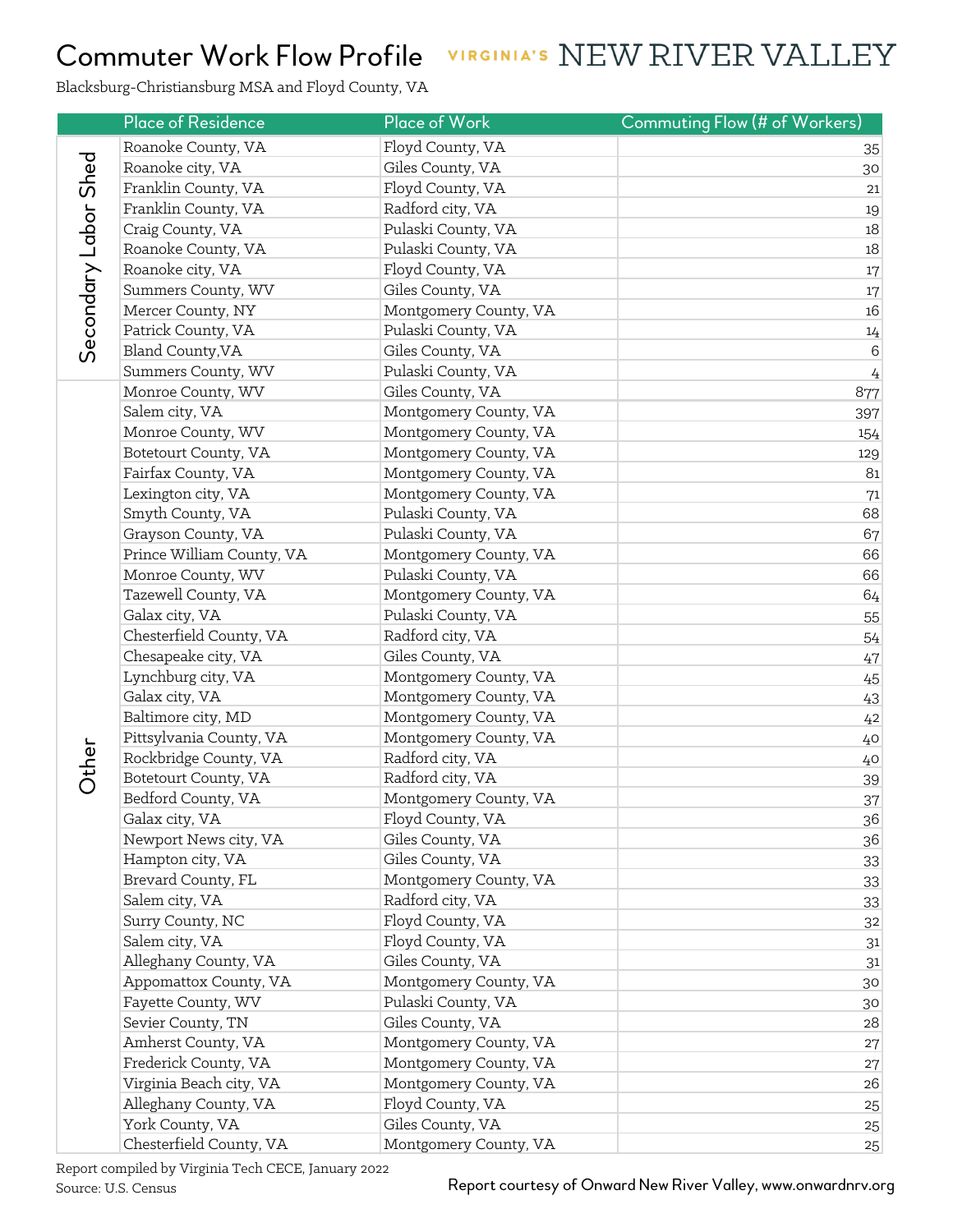## Commuter Work Flow Profile VIRGINIA'S NEW RIVER VALLEY

Blacksburg-Christiansburg MSA and Floyd County, VA

|  | <b>Place of Residence</b> | Place of Work         | Commuting Flow (# of Workers) |
|--|---------------------------|-----------------------|-------------------------------|
|  | Raleigh County, WV        | Giles County, VA      | 24                            |
|  | Isle of Wight County, VA  | Giles County, VA      | 22                            |
|  | Mecklenburg County, NC    | Montgomery County, VA | 22                            |
|  | Kershaw County, SC        | Pulaski County, VA    | 22                            |
|  | Portsmouth city, VA       | Giles County, VA      | 20                            |
|  | Guilford County, NC       | Montgomery County, VA | 20                            |
|  | Musselshell County, MN    | Pulaski County, VA    | 20                            |
|  | Hamilton County, TN       | Radford city, VA      | 20                            |
|  | Virginia Beach city, VA   | Giles County, VA      | 18                            |
|  | Smyth County, VA          | Montgomery County, VA | 18                            |
|  | Washington County, VA     | Montgomery County, VA | 18                            |
|  | Greenbrier County, WV     | Montgomery County, VA | 18                            |
|  | Buchanan County, VA       | Radford city, VA      | 17                            |
|  | Johnson County, TN        | Giles County, VA      | 16                            |
|  | Anne Arundel County, MD   | Montgomery County, VA | 16                            |
|  | Middlesex County, MA      | Montgomery County, VA | 16                            |
|  | Albemarle County, VA      | Montgomery County, VA | 16                            |
|  | Loudon County, TN         | Pulaski County, VA    | 16                            |
|  | Allegheny County, PA      | Montgomery County, VA | 15                            |
|  | Russell County, VA        | Montgomery County, VA | 15                            |
|  | Tazewell County, VA       | Pulaski County, VA    | 14                            |
|  | Washington County, VA     | Pulaski County, VA    | 14                            |
|  | Davidson County, TN       | Floyd County, VA      | 13                            |
|  | Gloucester County, VA     | Giles County, VA      | 13                            |
|  | Surry County, NC          | Montgomery County, VA | 13                            |
|  | Fredericksburg city, VA   | Montgomery County, VA | 13                            |
|  | Grayson County, VA        | Radford city, VA      | 13                            |
|  | Dickenson County, VA      | Montgomery County, VA | 12                            |
|  | Grayson County, VA        | Montgomery County, VA | 12                            |
|  | Norfolk city, VA          | Montgomery County, VA | 12                            |
|  | Henry County, VA          | Floyd County, VA      | 11                            |
|  | Bartow County, GA         | Montgomery County, VA | 11                            |
|  | Frederick County, MD      | Montgomery County, VA | 11                            |
|  | Wilkes County, NC         | Pulaski County, VA    | 11                            |
|  | Salem city, VA            | Pulaski County, VA    | 11                            |
|  | Henry County, VA          | Radford city, VA      | 11                            |
|  | Middlesex County, MA      | Montgomery County, VA | 10                            |
|  | Dorchester County, SC     | Montgomery County, VA | 10                            |
|  | Lunenburg County, VA      | Montgomery County, VA | 10                            |
|  | Barrow County, GA         | Pulaski County, VA    | 10                            |
|  | Fairfax County, VA        | Radford city, VA      | 10                            |
|  | Greenbrier County, WV     | Radford city, VA      | 10                            |
|  | Davidson County, NC       | Pulaski County, VA    | $9$                           |
|  | Bedford County, VA        | Pulaski County, VA    | $9$                           |
|  | Galax city, VA            | Radford city, VA      | $9$                           |
|  | Catawba County, NC        | Montgomery County, VA | $\,8\,$                       |
|  | Randolph County, NC       | Montgomery County, VA | $\,8\,$                       |
|  | Petersburg city, VA       | Montgomery County, VA | $\,8\,$                       |
|  | Surry County, NC          | Radford city, VA      | $\,8\,$                       |
|  | Lynchburg city, VA        | Floyd County, VA      | $\boldsymbol{7}$              |

Report compiled by Virginia Tech CECE, January 2022

Other